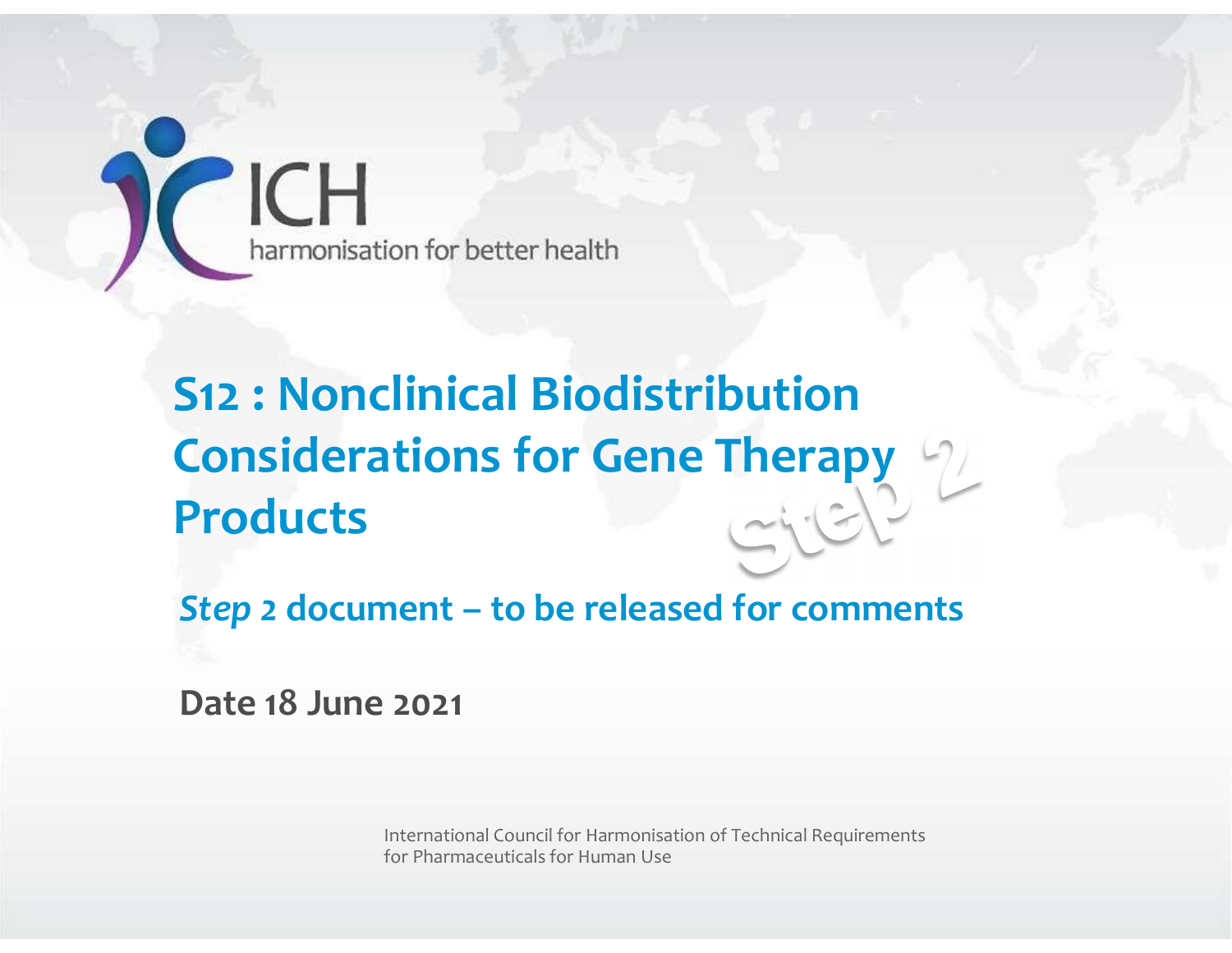

# Legal Notice

- This presentation is protected by copyright and may, with the exception of the ICH logo, be used, reproduced, incorporated into other works, adapted, modified, translated or distributed under a public license provided that ICH's copyright in the presentation is acknowledged at all times. In case of any adaption, modification or translation of the presentation, reasonable steps must be taken to clearly label, demarcate or otherwise identify that changes were made to or based on the original presentation. Any impression that the adaption, modification or translation of the original presentation is endorsed or sponsored by the ICH must be avoided.
- The presentation is provided "as is" without warranty of any kind. In no event shall the ICH or the authors of the original presentation be liable for any claim, damages or other liability arising from the use of the presentation.
- The above-mentioned permissions do not apply to content supplied by third parties. Therefore, for documents where the copyright vests in a third party, permission for reproduction must be obtained from this copyright holder.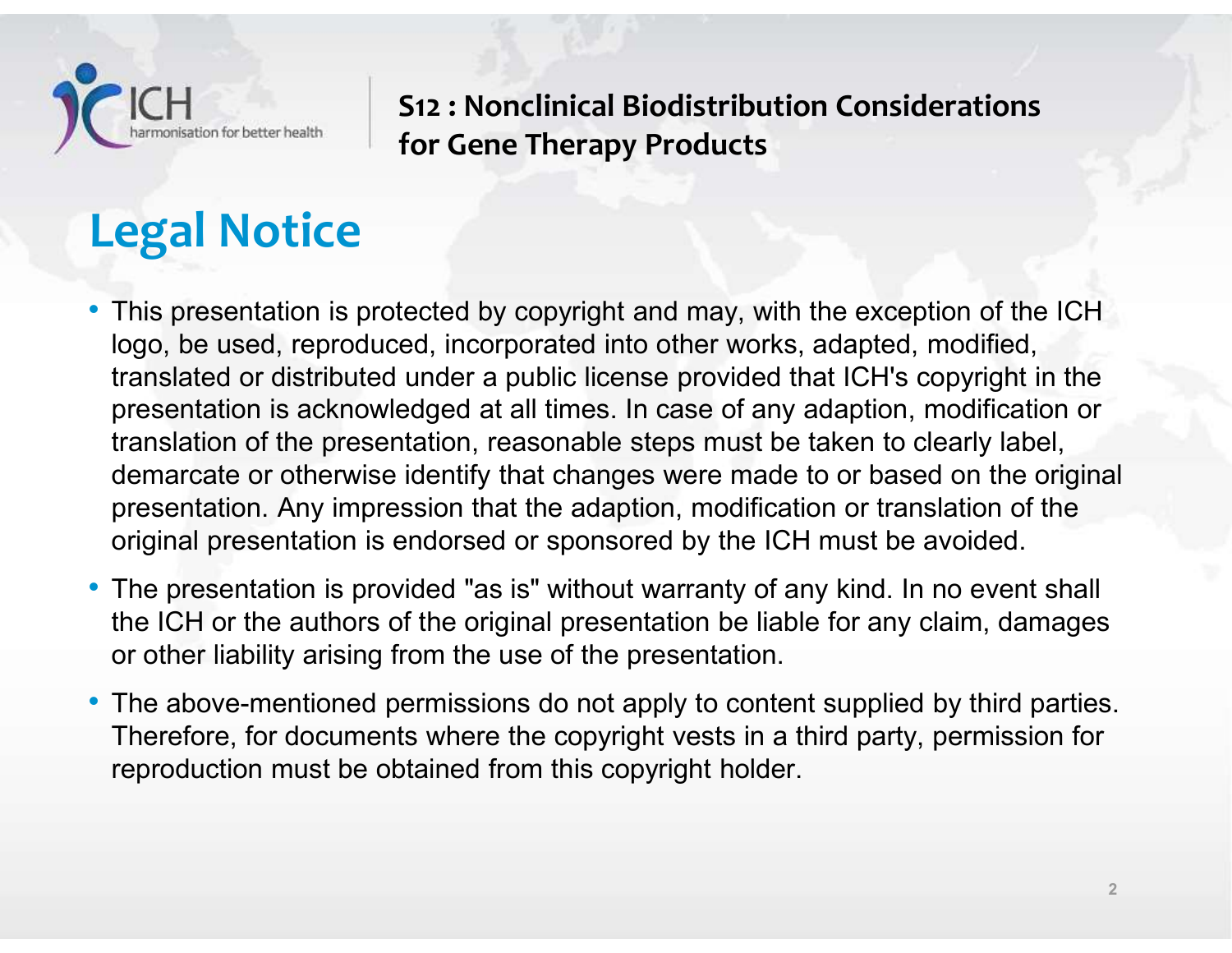

# Background

- This document has been signed off as a Step 2 document (3 June 2021) to be issued by the ICH Regulatory Members for public consultation
- This document was developed based on a Concept Paper (18 November 2019) and a Business Plan (18 November 2019)
- Anticipating finalization as a Step 4 document to be implemented in the local regional regulatory system: June / 2023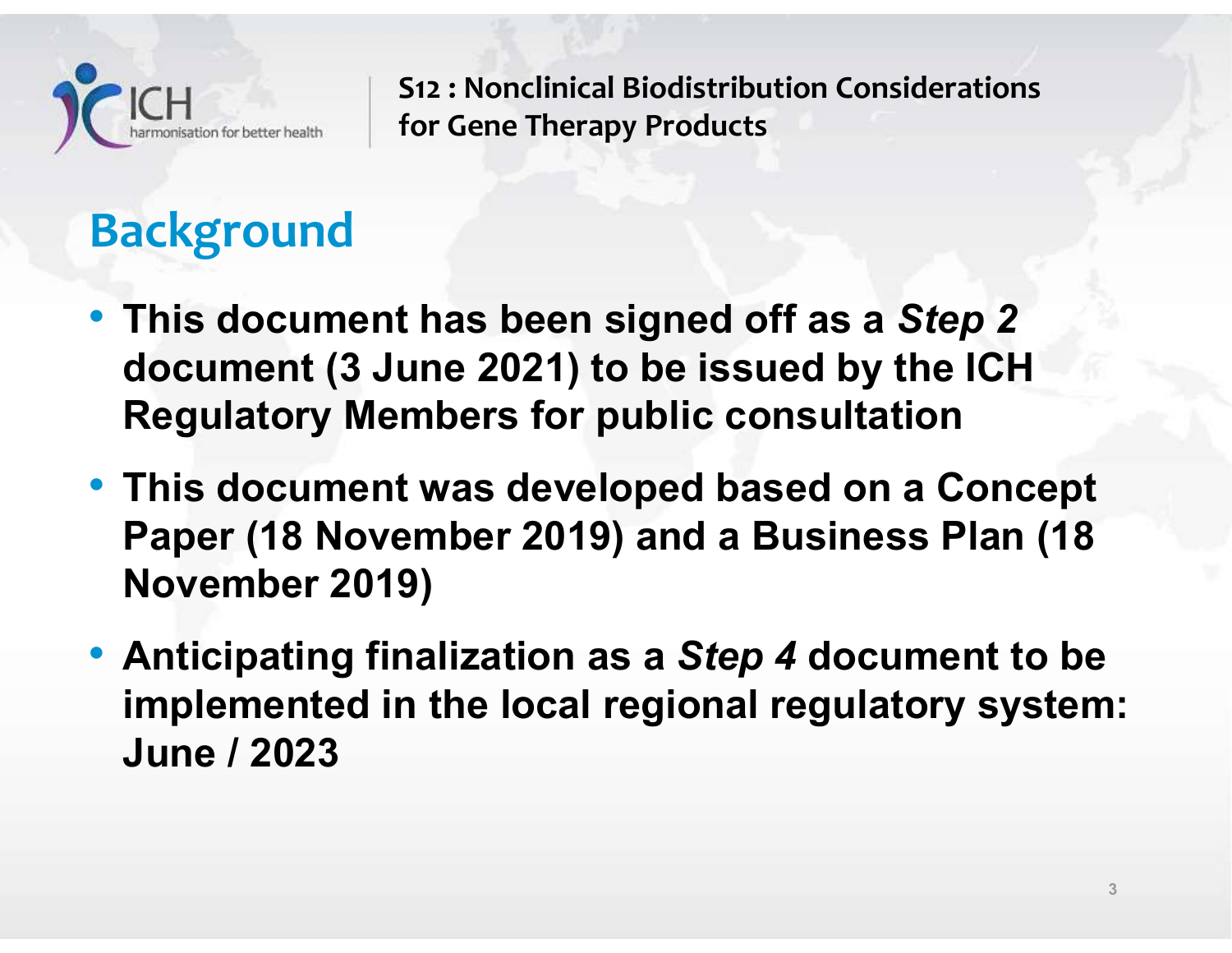

# Key Principles

- Biodistribution (BD): the in vivo distribution, persistence, and clearance profile of the administered gene therapy (GT) product
- <sup>o</sup> Nonclinical BD data contribute to interpretation and design of S12 : Nonclinical Biodistribution Considerations<br>
and S12 : Nonclinical Biodistribution Considerations<br> **armacology Principles**<br>
Biodistribution (BD): the *in vivo* distribution, persistence, and clearance<br>
profile of the and Form of the Finance of France Constants and the set of the administered gene therapy (GT) product<br>profile of the administered gene therapy (GT) product<br>Nonclinical BD data contribute to interpretation and design of<br>non **Key Principles**<br>
○ Biodistribution (BD): the *in vivo* distribution, persistence, and clearance<br>
profile of the administered gene therapy (GT) product<br>
○ Nonclinical BD data contribute to interpretation and design of<br>
no Biodistribution (BD): the *in vivo* distribution, pers<br>profile of the administered gene therapy (GT) pro<br>Nonclinical BD data contribute to interpretation a<br>nonclinical pharmacology and safety studies int<br>administration of profile of the administered gene therapy (GT) product<br>
O Nonclinical BD data contribute to interpretation and design of<br>
nonclinical pharmacology and safety studies intended to support<br>
administration of investigational GT
- 
- replace) principles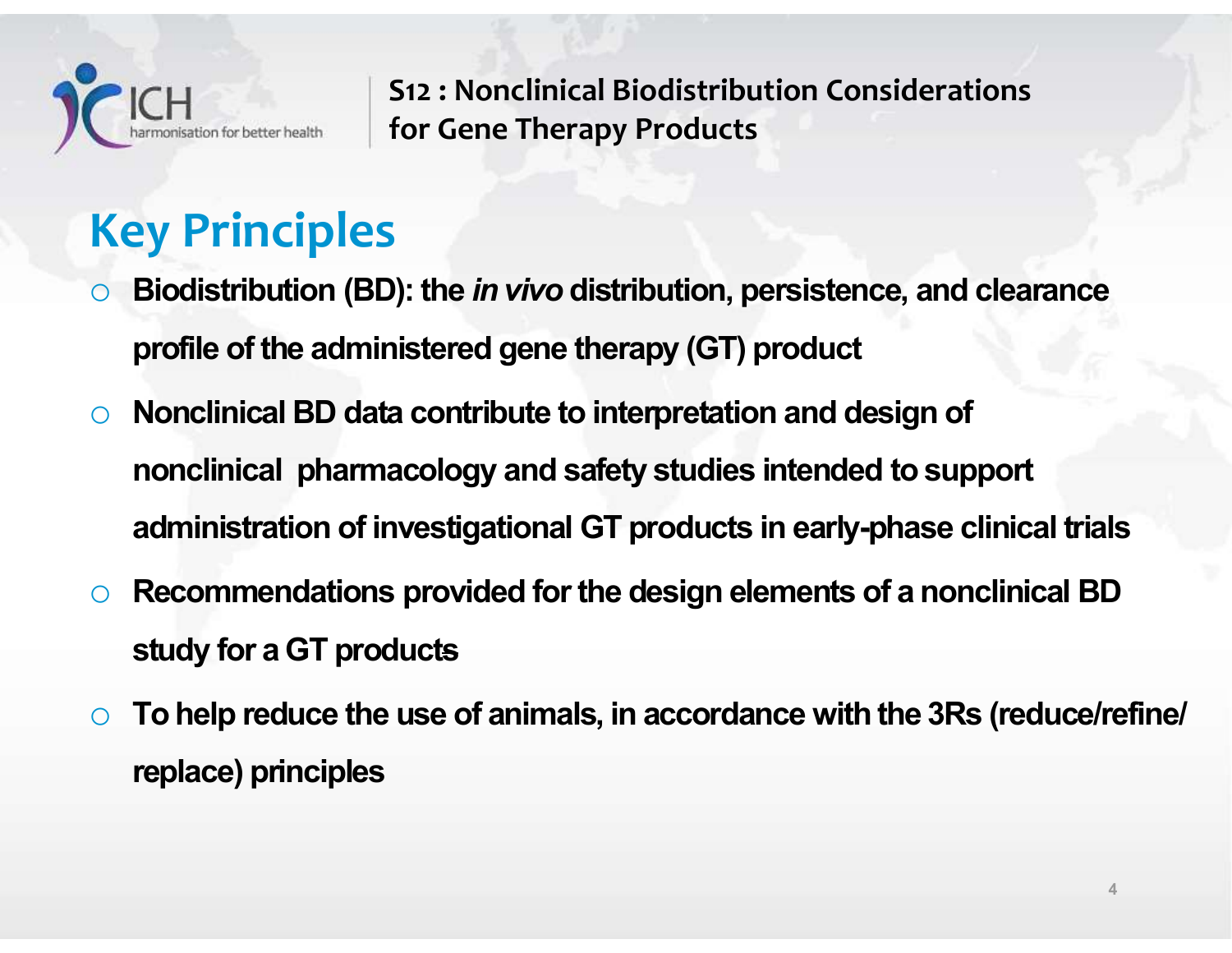

# Guideline Objectives

- To provide harmonised recommendations for the BD<br>• To provide harmonised recommendations for the BD<br>• To provide harmonised recommendations for the BD<br>• To provide harmonised recommendations for the BD<br>• of GT products w component of a nonclinical development programme ICH<br>
S12 : Nonclinical Biodistribution Considerations<br>
for Gene Therapy Products<br> **To provide harmonised recommendations for the BD**<br> **Component of a nonclinical development programme**<br>
of GT products which facilitates cli 1982 : Nonclinical Biodistribution Considerations<br>
1984 of Green Therapy Products<br>
1994 **Julian Component of a nonclinical development programme**<br>
1995 of GT products which facilitates clinical trial design,<br>
1997 and help with the 3Rs (reduce/refine/replace) principles **Guideline Objectives**<br>• To provide harmonised recommendations for the BD<br>component of a nonclinical development programme<br>of GT products which facilitates clinical trial design,<br>and helps reduce the use of animals, in acc **Indeline Objectives**<br>To provide harmonised recommendations for the BD<br>component of a nonclinical development programme<br>of GT products which facilitates clinical trial design,<br>and helps reduce the use of animals, in accord
- and effective GT products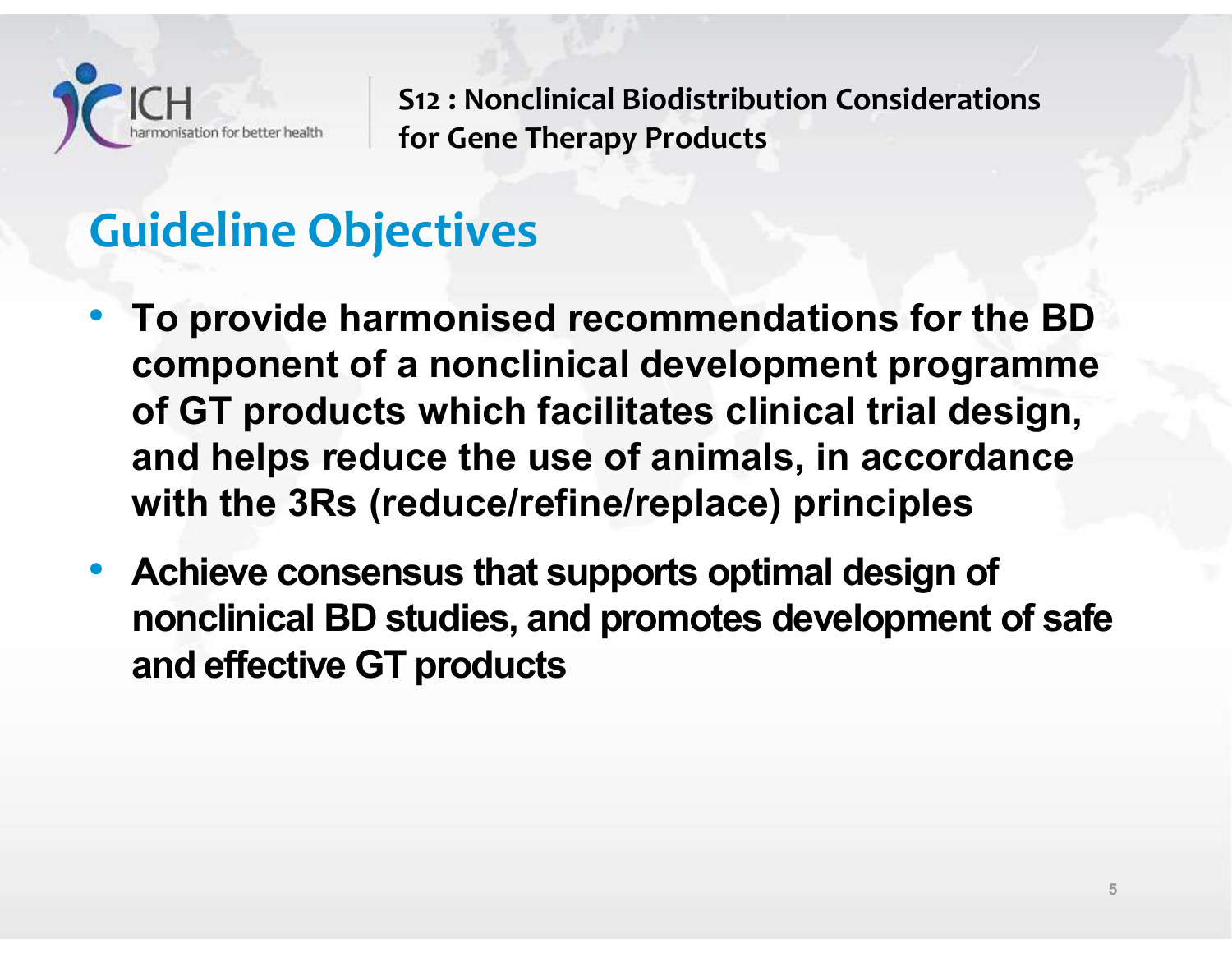

2. CH<br>
2. Definition of Nonclinical Biodistribution Considerations<br>
2. Definition of Nonclinical BD<br>
3. Timing of Nonclinical BD<br>
4. Signal BD<br>
3. Timing of Nonclinical BD<br>
4. Signal BD<br>
4. Signal BD<br>
4. Signal BD<br>
4. Sign 312 : Nonclinical Biodistribution Considerations<br>3. Table of Contents<br>3. Timing of Nonclinical BD<br>3. Timing of Nonclinical BD Assessment<br>4. Design of Nonclinical BD Studies S12 : Nonclinical Biodistribution Considerations for Gene Therapy Products

# Table of Contents

- 
- 1. Introduction
- Table of Contents<br>1. Introduction<br>2. Definition of Nonclinical BD<br>3. Timing of Nonclinical BD Assessment<br>4. Design of Nonclinical BD Studies<br>5. Specific Considerations 1 Introduction<br>1. Introduction<br>2. Definition of Nonclinical BD<br>3. Timing of Nonclinical BD Assessme<br>4. Design of Nonclinical BD Studies<br>5. Specific Considerations<br>6. Application of Nonclinical BD Studies 1. Introduction<br>2. Definition of Nonclinical BD<br>3. Timing of Nonclinical BD Assessment<br>4. Design of Nonclinical BD Studies<br>5. Specific Considerations<br>6. Application of Nonclinical BD Studies
- 
- 
-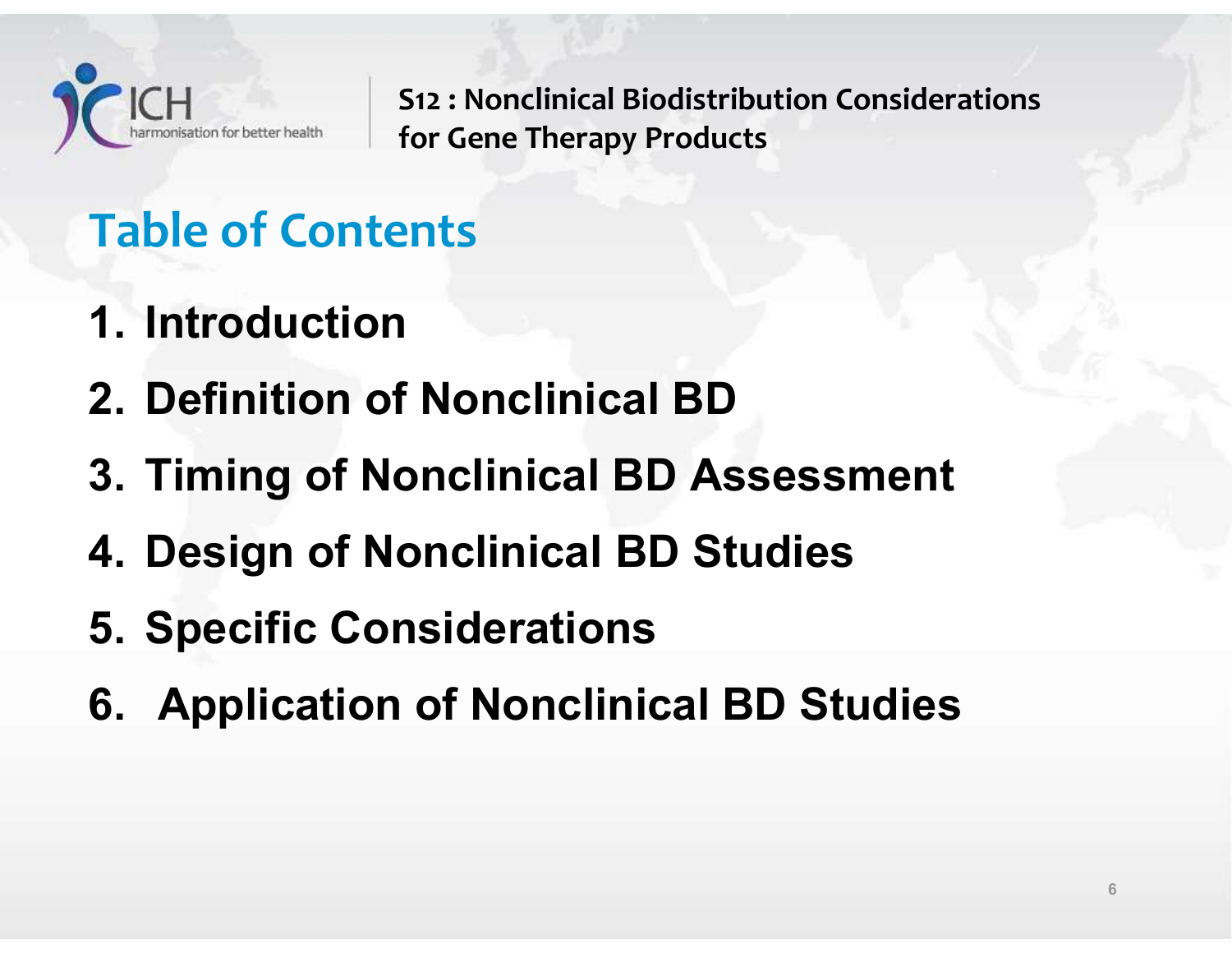

# Section 1 : Introduction

- Objective of S12 is to provide harmonised recommendations for the nonclinical BD assessment of ICH<br>
S12 : Nonclinical Biodistribution Considerations<br>
for Gene Therapy Products<br> **Considerations**<br> **Consideration**<br> **Consideration**<br> **Consideration**<br> **Considerations**<br> **Considerations**<br> **Consideration**<br> **Consideration**<br>
- Nonclinical BD data contribute to the interpretation and design of nonclinical pharmacology and toxicology studies conducted to support early-phase clinical trials in the target population • Objective of S12 is to provide harmonised<br>recommendations for the nonclinical BD assessment of<br>GT products while following the 3Rs principles<br>• Nonclinical BD data contribute to the interpretation and<br>design of nonclinic
- S12
- Evaluation of shedding and genomic/germline integration is not within the scope of S12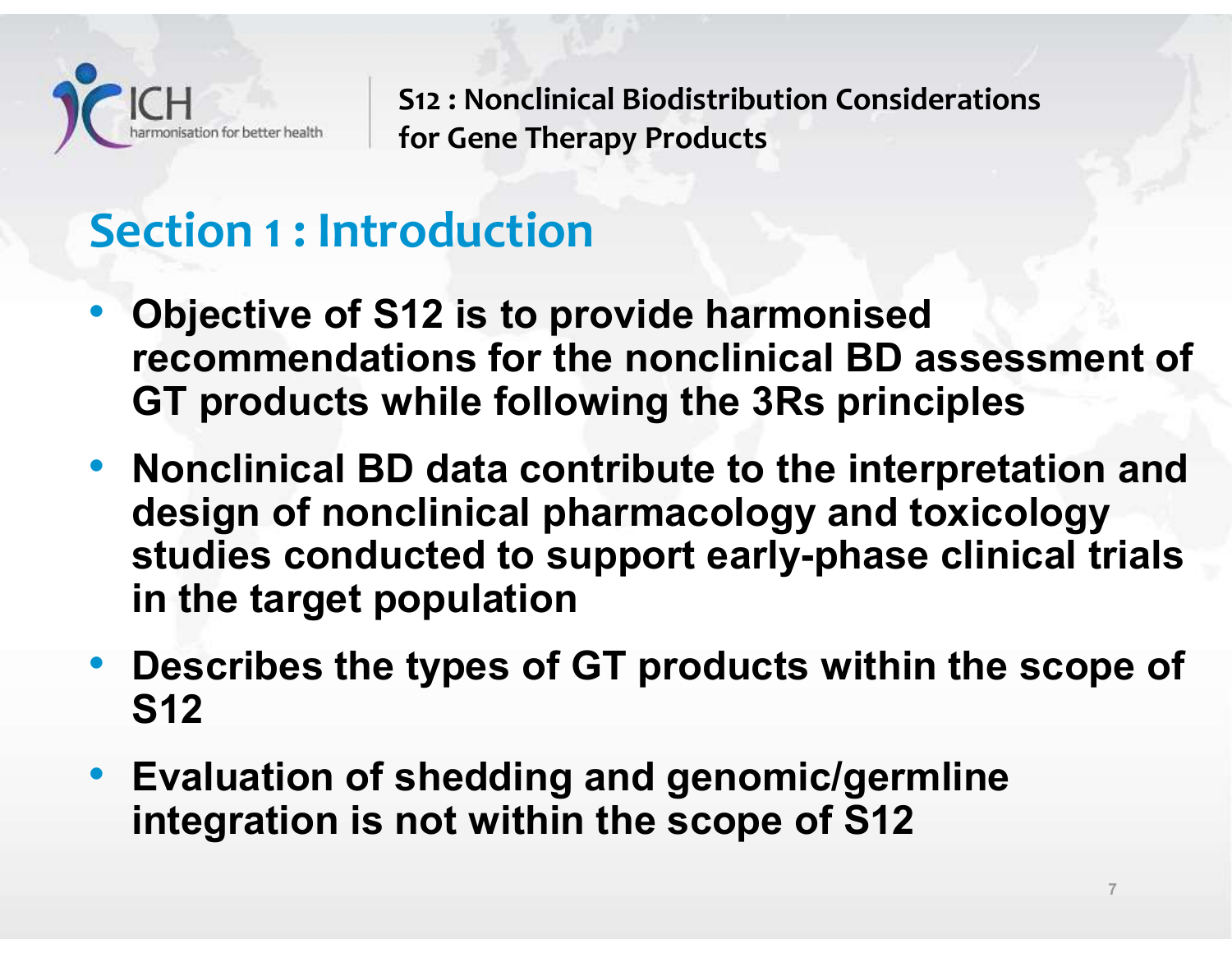

# Section 2 : Definition of Nonclinical BD

• Nonclinical Biodistribution Considerations<br>
• Section 2 : Definition of Nonclinical BD<br>
• Nonclinical BD is the *in vivo* distribution, persistence,<br>
and clearance of a GT product at the site of and clearance of a GT product at the site of administration and in target and non-target tissues, including biofluids (e.g., blood, cerebrospinal fluid, ection 2 : Definition of Nonclinical BD<br>Nonclinical BD is the *in vivo* distribution, persistence,<br>and clearance of a GT product at the site of<br>administration and in target and non-target tissues,<br>including biofluids (e.g.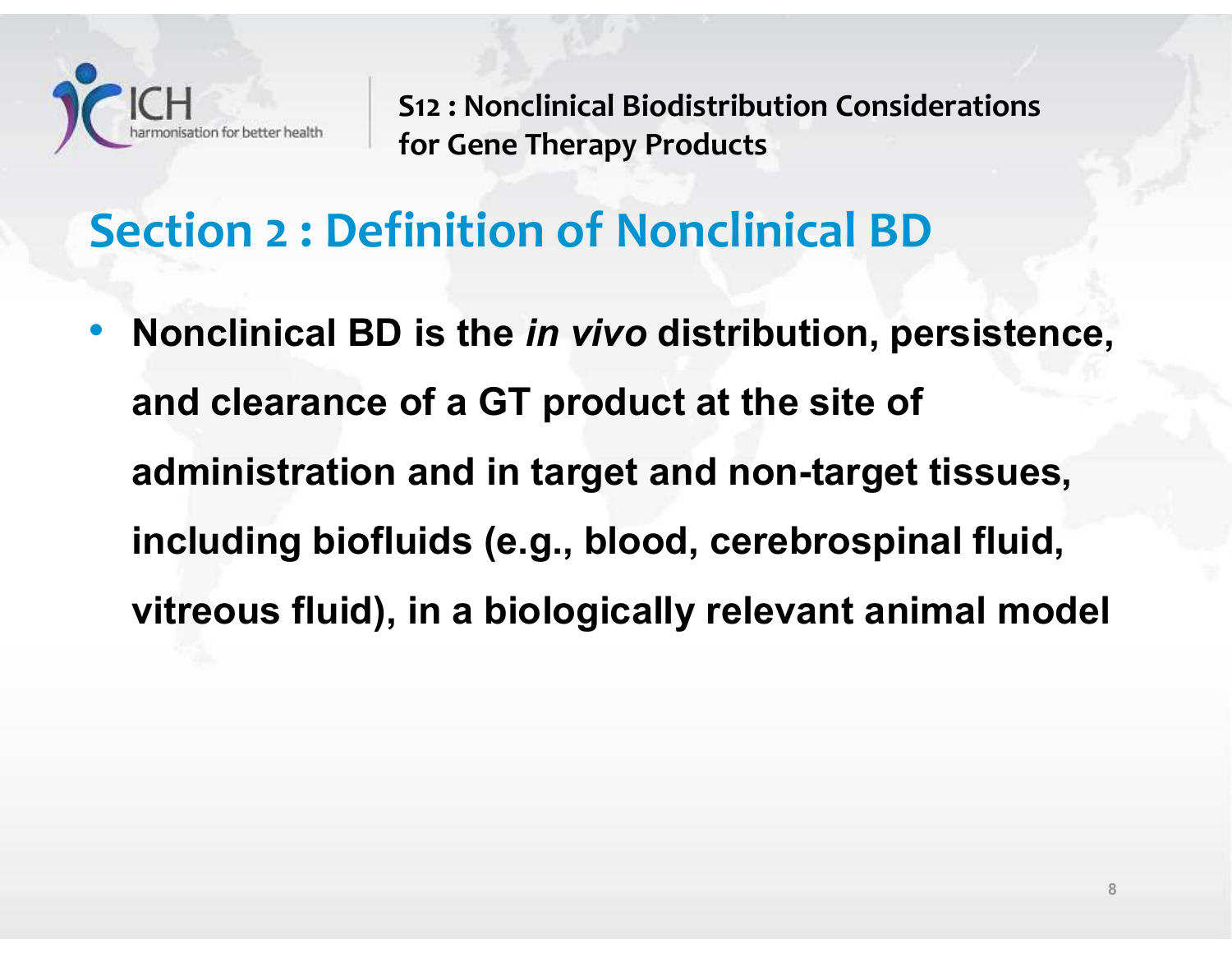

# Section 3 : Timing of Nonclinical BD Assessment

- Nonclinical BD assessments should be completed<br>
 Nonclinical BD assessments should be completed<br>
 Nonclinical BD assessments should be completed<br>
 The complete of the first-in-human clinical trial ICH<br>
FIRENT STREET STREET SURFAINING STATE STATE STATE STATE STATE STATE STATE STATE STATE STATE STATE STATE STATE IN MONORATOR STATE SHOULD be completed<br>
prior to initiation of the first-in-human clinical trial<br>
Prelimina ICH<br>
For Gene Therapy Products<br>
For Gene Therapy Products<br>
Cection 3 : Timing of Nonclinical BD Assessment<br>
Nonclinical BD assessments should be completed<br>
prior to initiation of the first-in-human clinical trial<br>
Prelimin
- Preliminary BD data at an early stage of product
- BD data should be available for interpretation of pharmacological or toxicological findings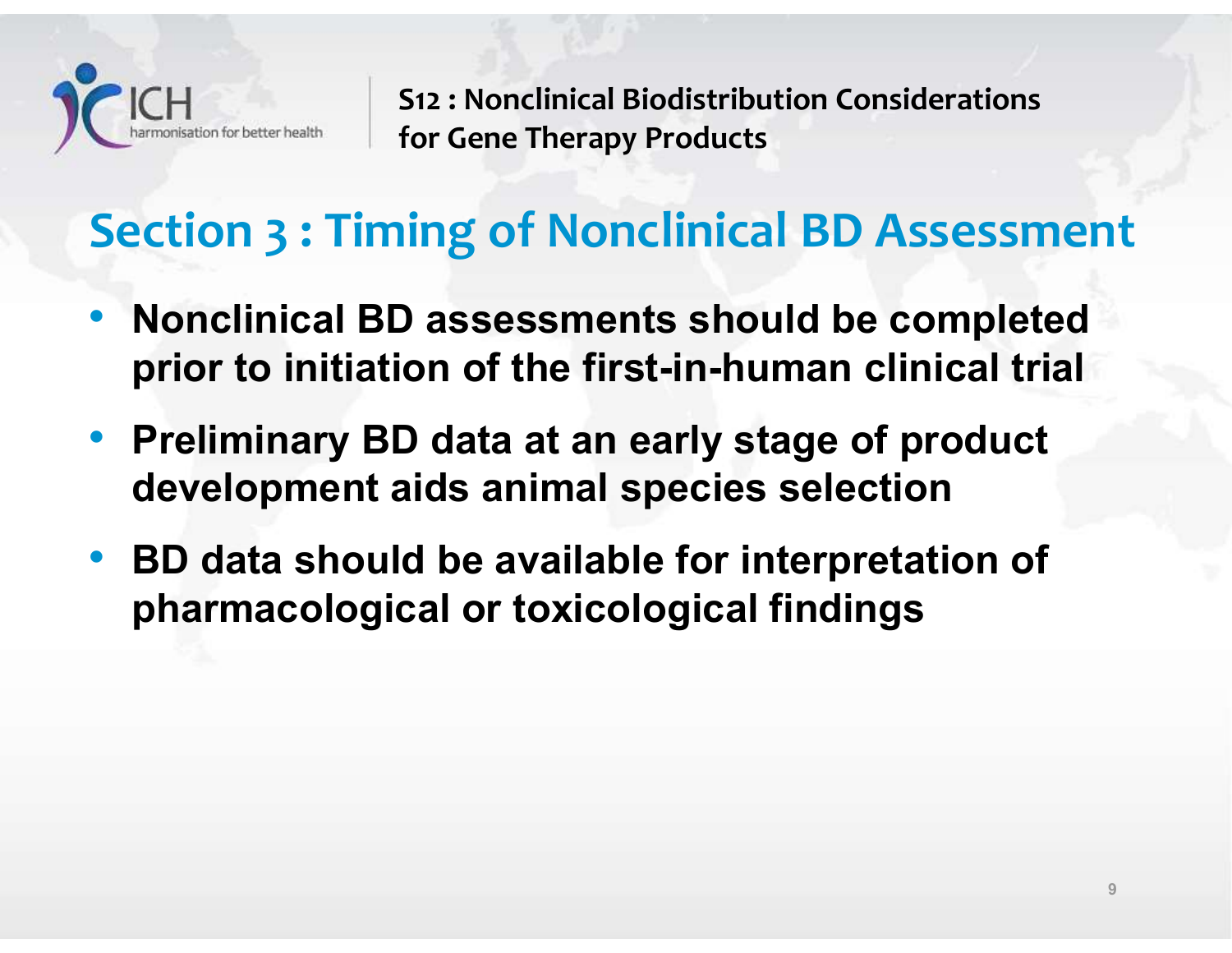

# Section 4 : Design of Nonclinical BD Studies

• 1.1. General Considerations of Nonclinical Biodistribution<br>
• 4.1. General Considerations<br>
• 4.1. General Considerations<br>
• BD studies can be conducted as stand-alone BD stopped<br>
• conjunction with nonclinical pharmacolo o BD studies can be conducted as stand-alone BD studies or in conjunction with nonclinical pharmacology and toxicology studies

Section 4 : Design of Nonclinical Biodist<br>
Section 4 : Design of Nonclin<br>
• 4.1. General Considerations<br>
• BD studies can be conducted as stand<br>
conjunction with nonclinical pharmace<br>
• 4.2. Test Article<br>
• The test articl o The test article should be representative of the intended clinical GT product

• 4.1. General Considerations<br>• 4.1. General Considerations<br>• BD studies can be conducted as stand-alor<br>• conjunction with nonclinical pharmacology<br>• 4.2. Test Article<br>• The test article should be representative of<br>• Prod o BD assessment should be conducted in a biologically relevant animal species or model that is permissive for transfer and expression of the genetic material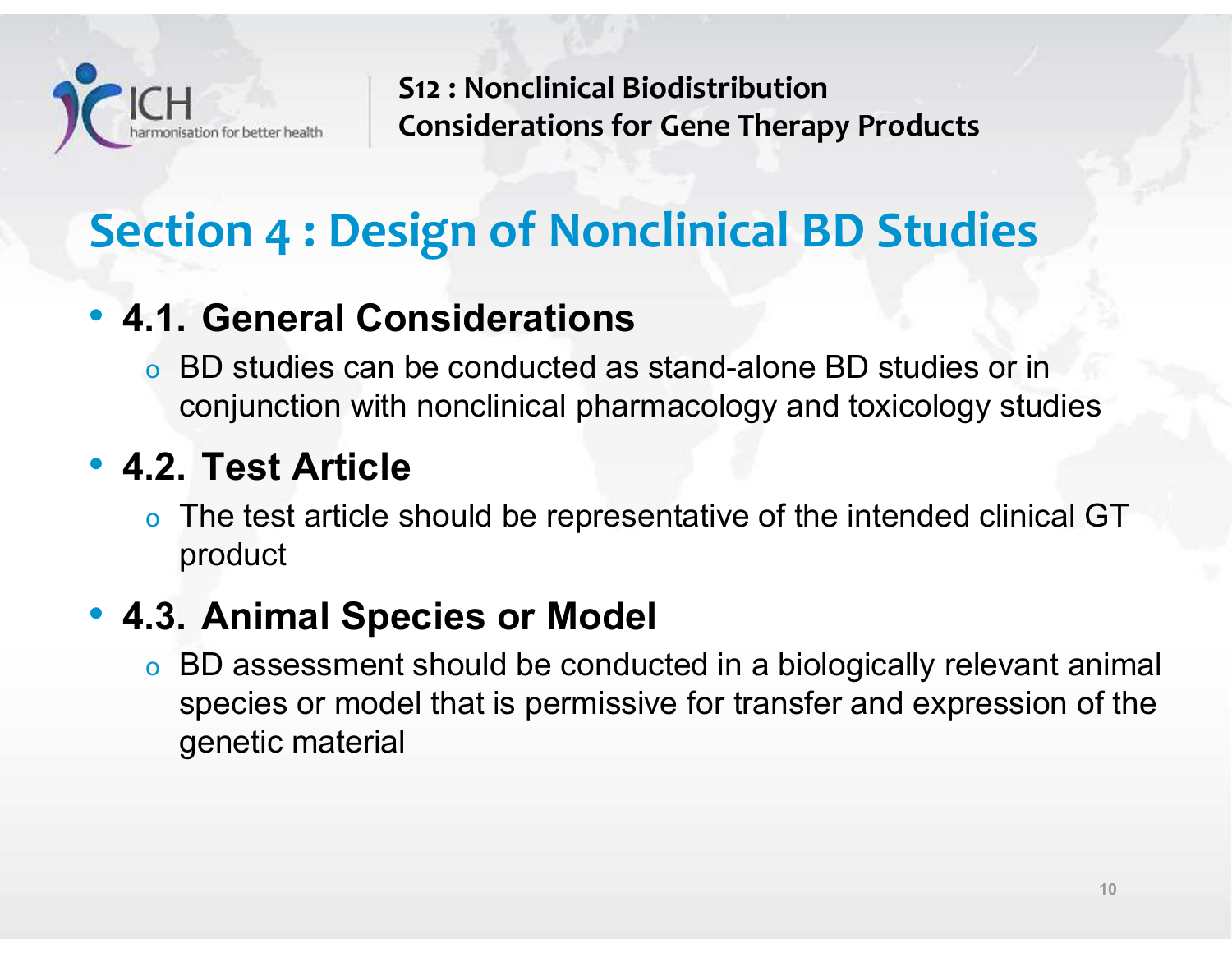

# Section 4 : Design of Nonclinical BD Studies Cont'd

FICH<br>
• 1.4. Group Size and Sex of Animals<br>
• 4.4. Group Size and Sex of Animals<br>
• An appropriate number of animals per sex (as applicable) show evaluated at predetermined sampling time points to gene o An appropriate number of animals per sex (as applicable) should S12 : Nonclinical Biodistribution<br>
Considerations for Gene Therapy Products<br> **ON 4 : Design of Nonclinical BD Studies** Cont'd<br> **Consideration Sex of Animals**<br>
An appropriate number of animals per sex (as applicable) should sufficient data **EXECUTE:** State heath Considerations for Gene Therapy Products<br> **ection 4 : Design of Nonclinical BD Studies** Cont'd<br> **• 4.4. Group Size and Sex of Animals**<br>
• An appropriate number of animals per sex (as applicable) shou • 4.4. Group Size and Sex of Animals<br>• 4.4. Group Size and Sex of Animals<br>• An appropriate number of animals per sex (as<br>be evaluated at predetermined sampling time<br>sufficient data<br>• 4.5. Route of Administration and Dose<br>

o GT product should be administered using the intended clinical route of administration (ROA), as feasible

- **4. Group Size and Sex of Animals**<br>
 An appropriate number of animals per sex (as applicable) should<br>
be evaluated at predetermined sampling time points to generate<br>
sufficient data<br> **.5. Route of Administration and Dose** (i.e., plateau), and declining (if feasible) levels following GT product administration
- $11$  and  $11$ sufficient data<br> **.5. Route of Administration and Dose Level Selection**<br>
o GT product should be administered using the intended clinical route of<br>
administration (ROA), as feasible<br> **.6. Sample Collection**<br>
o Time points s gland, brain, spinal cord (cervical, thoracic, and lumbar), liver, kidney, lung, heart, and spleen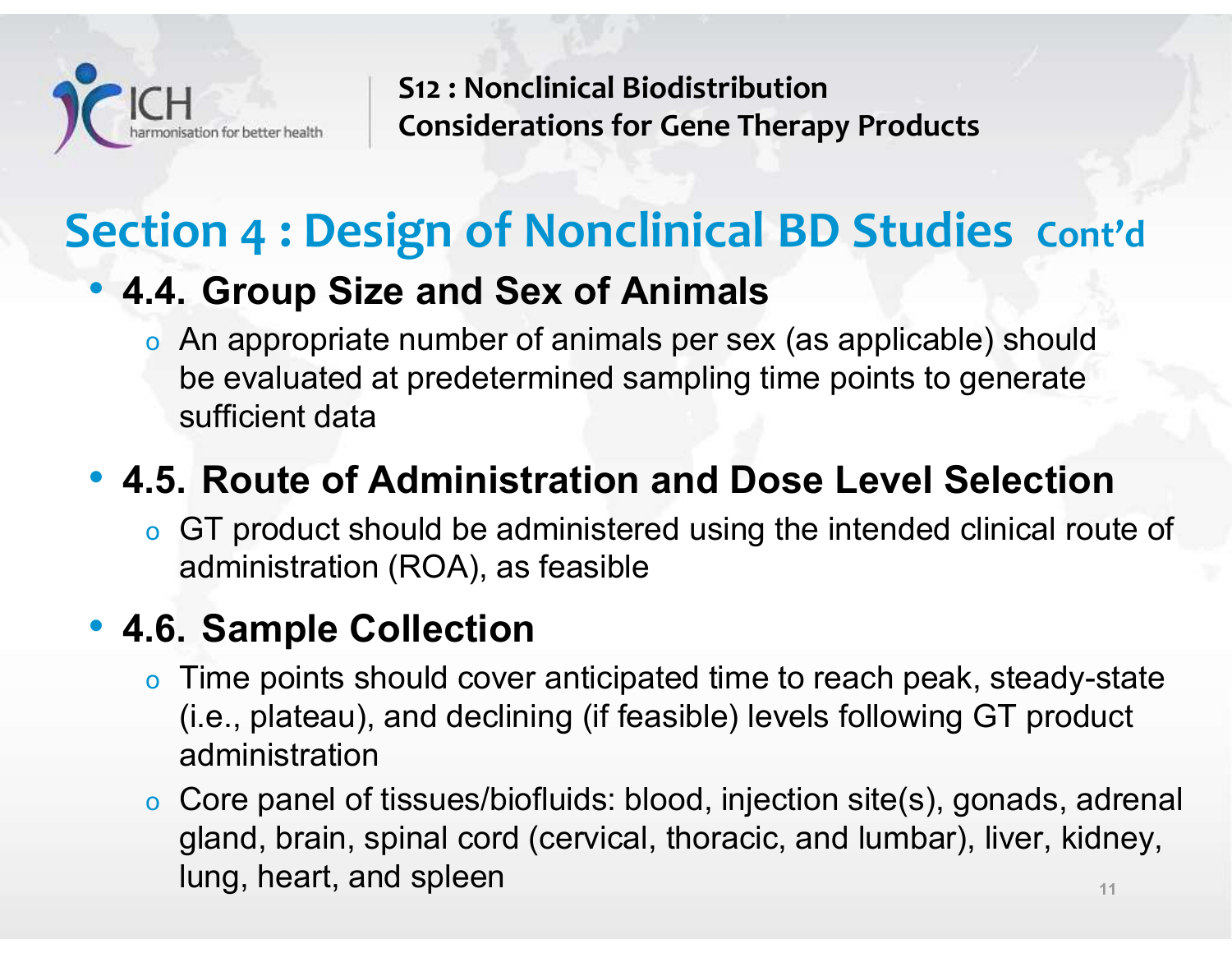

# Section 5 : Specific Considerations

## • 5.1. Assay Methodologies

- o BD determined by quantitating the amount of genetic material (DNA/RNA) of the GT product in tissues/biofluids and, if appropriate, expression products
- o The limit of sensitivity and reproducibility of the quantification method should be established and documented • 5.1. Assay Methodologies<br>• 5.1. Assay Methodologies<br>• BD determined by quantitating the amount of genetic material (DNA<br>• GT product in tissues/biofluids and, if appropriate, expression productors<br>• The limit of sensiti **1. Assay Methodologies**<br>
• BD determined by quantitating the amount of genetic material (DNA/RNA) of the<br>
GT product in tissues/biofluids and, if appropriate, expression products<br>
• The limit of sensitivity and reproduci Assay Methodologies<br>
BD determined by quantitating the amount of genetic material (DNA/RN<br>
GT product in tissues/biofluids and, if appropriate, expression products<br>
The limit of sensitivity and reproducibility of the quant

# • BD determined by quantitating the amount of genetic material (DNA/RNA) of the<br>
GT product in tissues/biofluids and, if appropriate, expression products<br>
• The limit of sensitivity and reproducibility of the quantificat and Toxicology Studies

12 o In addition to stand-alone studies, BD assessment can also be performed as part of nonclinical pharmacology and toxicology studies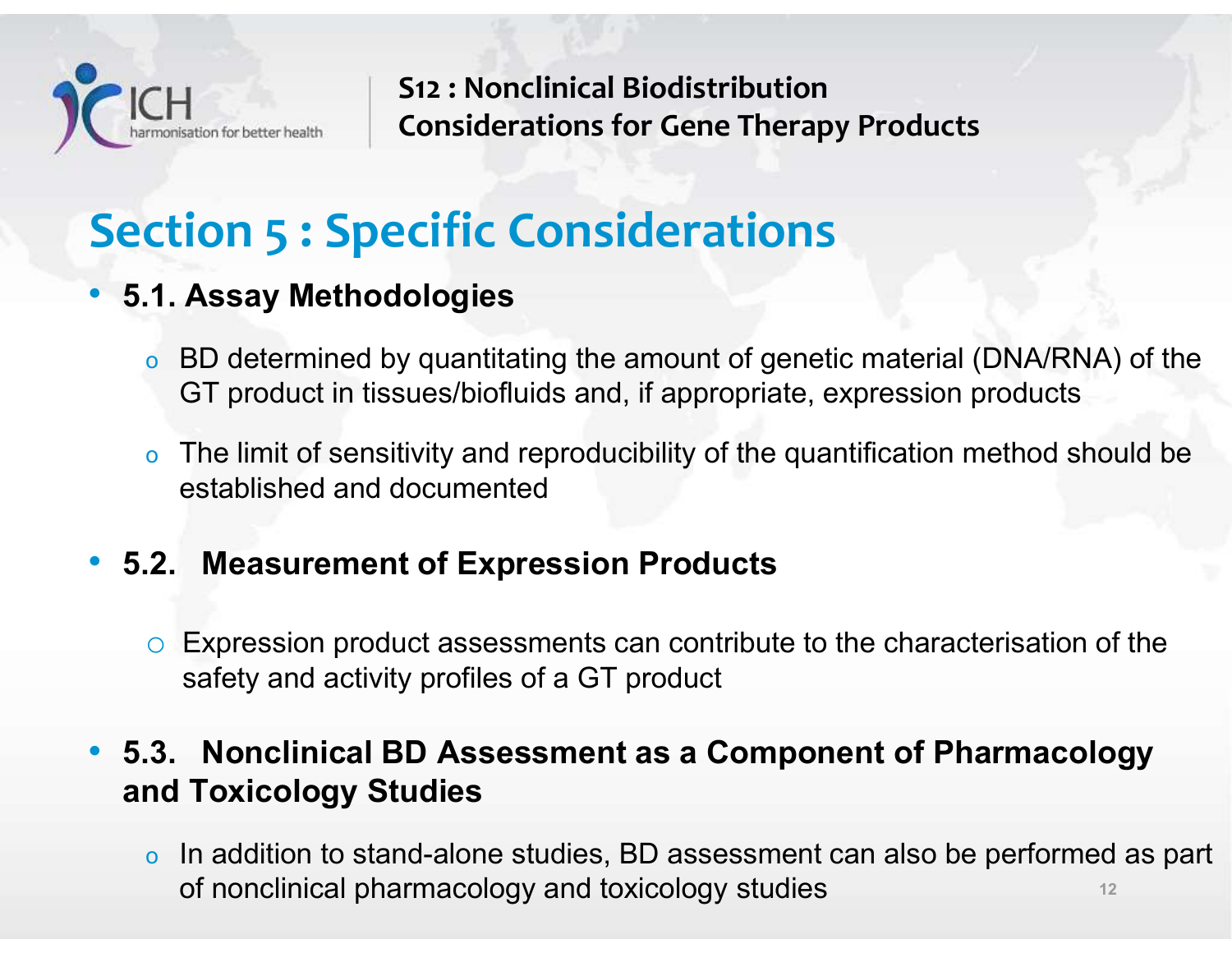

# **Section 5 : Specific Considerations Continued**

# • 5.4. Immunogenicity

- o Pre-existing immunity in animals against a GT vector could affect the BD profile • 5.4. Immunogenicity<br>
• Pre-existing immunity in animals against a GT vector could<br>
BD profile<br>
• Immune response triggered in other species which may res<br>
profile that is not informative<br>
• 5.5. Ex vivo Genetically Modif
- CH<br>
Considerations for Gene Therapy Products<br>
Ction 5 : Specific Considerations continued<br>
4. Immunogenicity<br>
The Fre-existing immunity in animals against a GT vector could affect the<br>
BD profile<br>
5. Immune response trigge profile that is not informative

# • 5.5. Ex vivo Genetically Modified Cells

Considerations for BD assessment of GT products that consist of ex vivo genetically modified cells

- o Conduct BD assessment of the administered GT product in the gonads for both sexes unless justified
- o Persistent presence of GT product in gonads can lead to additional studies to determine GT product levels in specific type of cells in the gonad (e.g., oocytes, sperm, Sertoli cells, Leydig cells)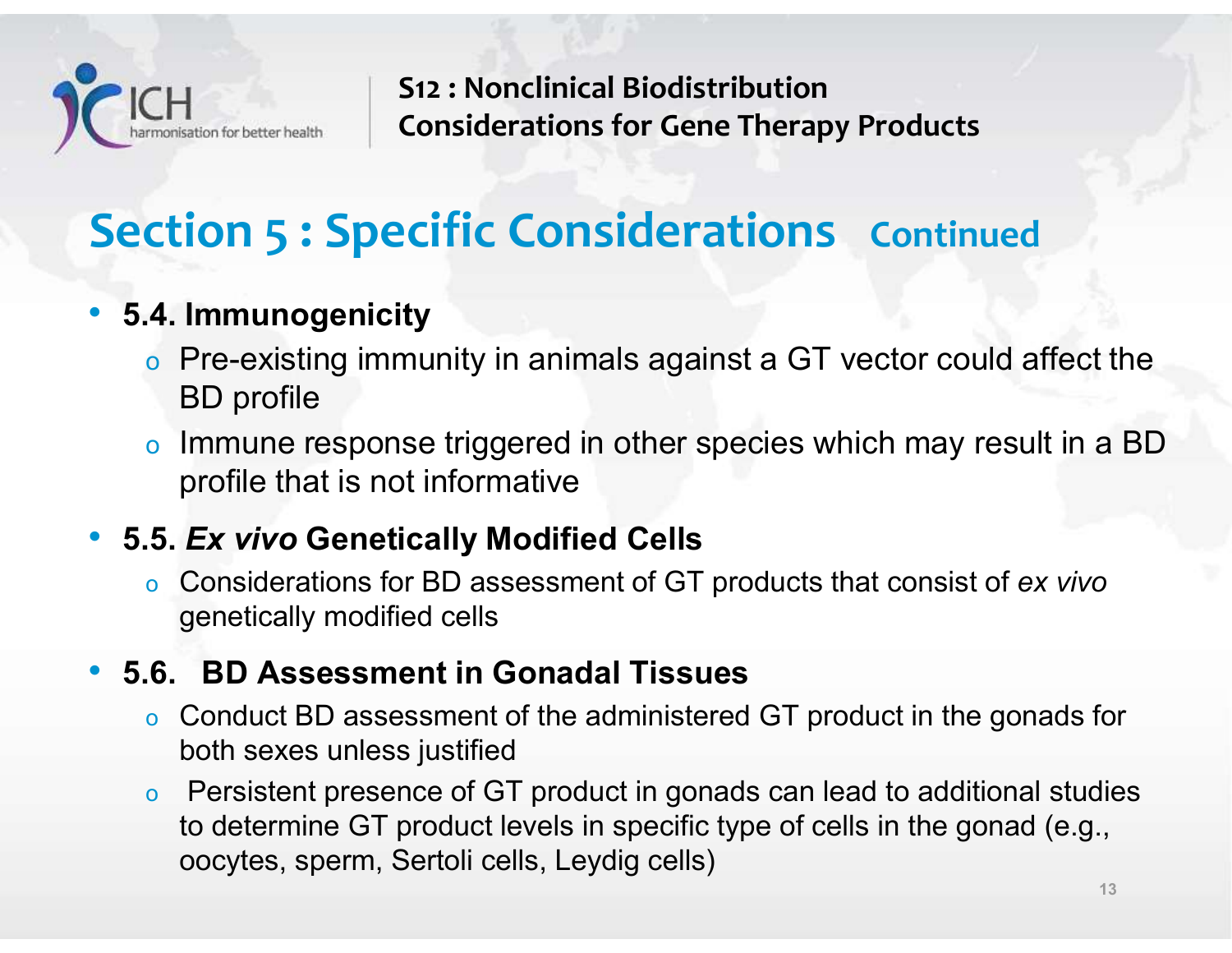

# **Section 5 : Specific Considerations Continued**

- 
- 5.7. Triggers for Additional Nonclinical BD Studies<br>• 5.7. Triggers for Additional Nonclinical BD Studies<br>• 5.7. Triggers for Additional Nonclinical BD Studies<br>• Examples that necessitate additional nonclinical BD assess CH<br>
Considerations for Gene Therapy Products<br>
Considerations for Gene Therapy Products<br>
Circles Considerations<br>
Considerations<br>
Considerations<br>
Considerations<br>
Considerations<br>
Considerations<br>
Considerations<br>
RD Studies<br>
Re provided
- 5.7. Triggers for Additional Nonclinical BD Studies<br>• 5.7. Triggers for Additional Nonclinical BD Studies<br>• Examples that necessitate additional nonclinical BD assessment are<br>• 5.8. Circumstances when Nonclinical BD Stud not be Needed or are not Feasible
	- CHOIT S: SPECTIC COTISIQET ATIONS CONTINUED<br>
	Triggers for Additional Nonclinical BD Studies<br>
	 Examples that necessitate additional nonclinical BD assessment are<br>
	provided<br> **8. Circumstances when Nonclinical BD Studies ma Triggers for Additional Nonclinical BD Studies**<br>Examples that necessitate additional nonclinical BD assessment are<br>provided<br>**Circumstances when Nonclinical BD Studies may**<br>be Needed or are not Feasible<br>Consider factors su **Triggers for Additional Nonclinical BD Studies**<br>Examples that necessitate additional nonclinical BD assessment are<br>provided<br>**Consider factors when Nonclinical BD Studies may**<br>**be Needed or are not Feasible**<br>Consider facto new clinical population <p>• Examples that necessitate additional nonclinical BD assessment are provided</p>\n<p><b>8. Circumstances when Nonclinical BD Studies may</b></p>\n<p><b>ot be Needed or are not Feasible</b></p>\n<p>• Consider factors such as dose levels, regimen, ROA, etc., to decide whether existing BD data obtained from nonclinical studies conducted with the same GT product support a different clinical indication for a new clinical population</p>\n<p>• Nonclinical BD study may not be feasible when biologically relevant animal species that can inform the BD profile in the clinical population does not exist</p>
	- 14 animal species that can inform the BD profile in the clinical population does not exist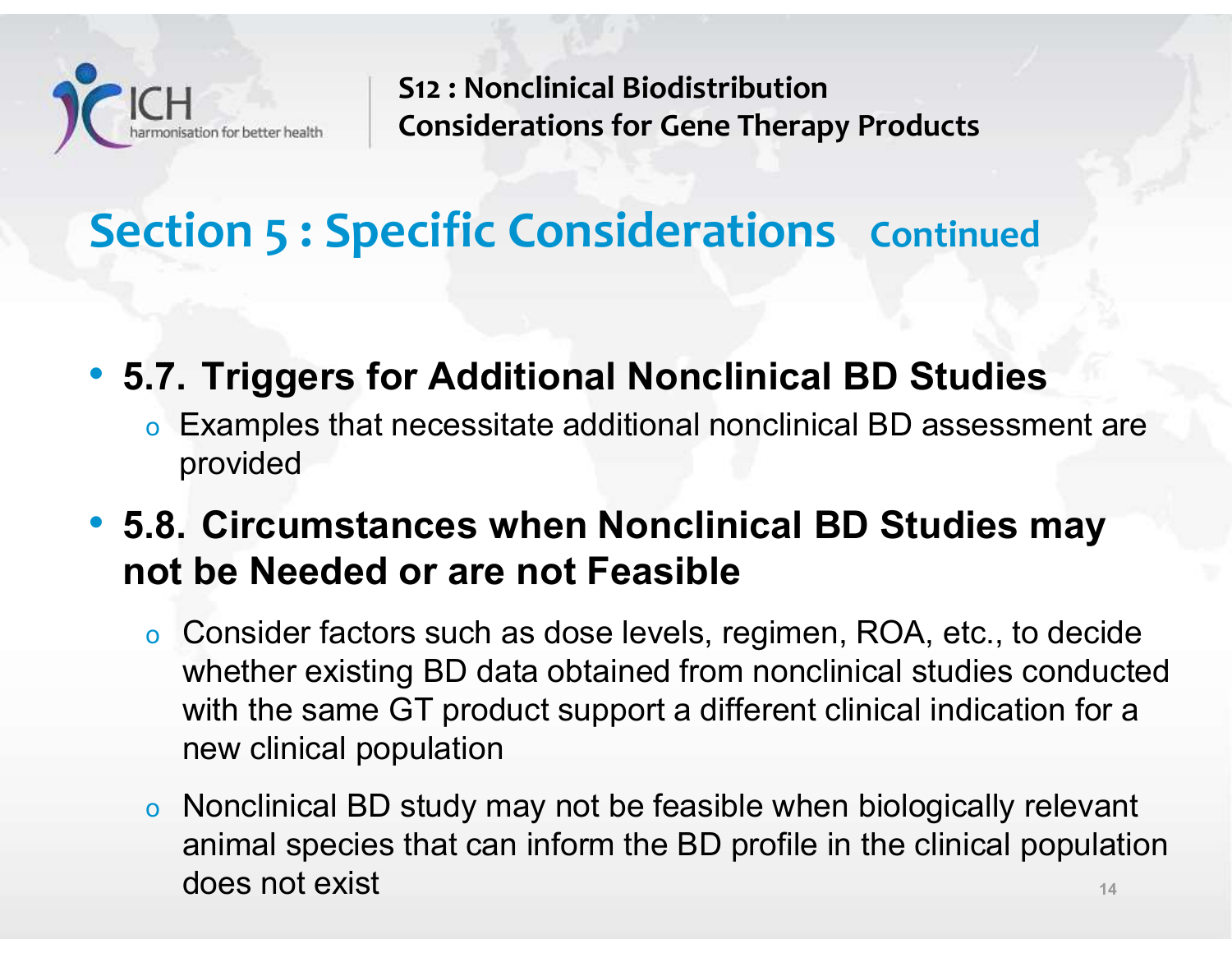

# Section 6 : Application of Nonclinical BD Studies

- Nonclinical BD data contribute to the overall interpretation of the S12 : Nonclinical Biodistribution<br>
Considerations for Gene Therapy Products<br> **animal study to enable a better understanding of the potential**<br>
Consideration of Nonclinical BD Studies<br>
Nonclinical BD data contribute to the CH<br>
S12 : Nonclinical Biodistribution<br>
Considerations for Gene Therapy Products<br> **Considerations of Considerations of Nonclinical BD Studies**<br>
Nonclinical BD data contribute to the overall interpretation of the<br>
animal stu administered GT product
- Attribution of findings observed in the dosed animals to the genetic material (DNA/RNA) and/or to the expression product help establish **Example 15 and 16 and 16 and 16 and 16 and 16 and 16 and 16 and 16 and 16 and 16 and 16 and 16 and 16 and 16 and 16 and 16 and 16 and 16 and 16 and 16 administered GT product Attribution of findings observed in the dosed** humans animal study to enable a better understanding of the potential<br>correlation of the various findings (desired and undesired) to the<br>administered GT product<br>Attribution of findings observed in the dosed animals to the genetic correlation of the various findings (desired and undesired) is<br>administered GT product<br>Attribution of findings observed in the dosed animals to the<br>material (DNA/RNA) and/or to the expression product help  $\epsilon$ <br>a benefit:ri
- The relevancy of the BD data to the clinical population is influenced
- BD data can also inform elements of a first-in-human trial and subsequent clinical trials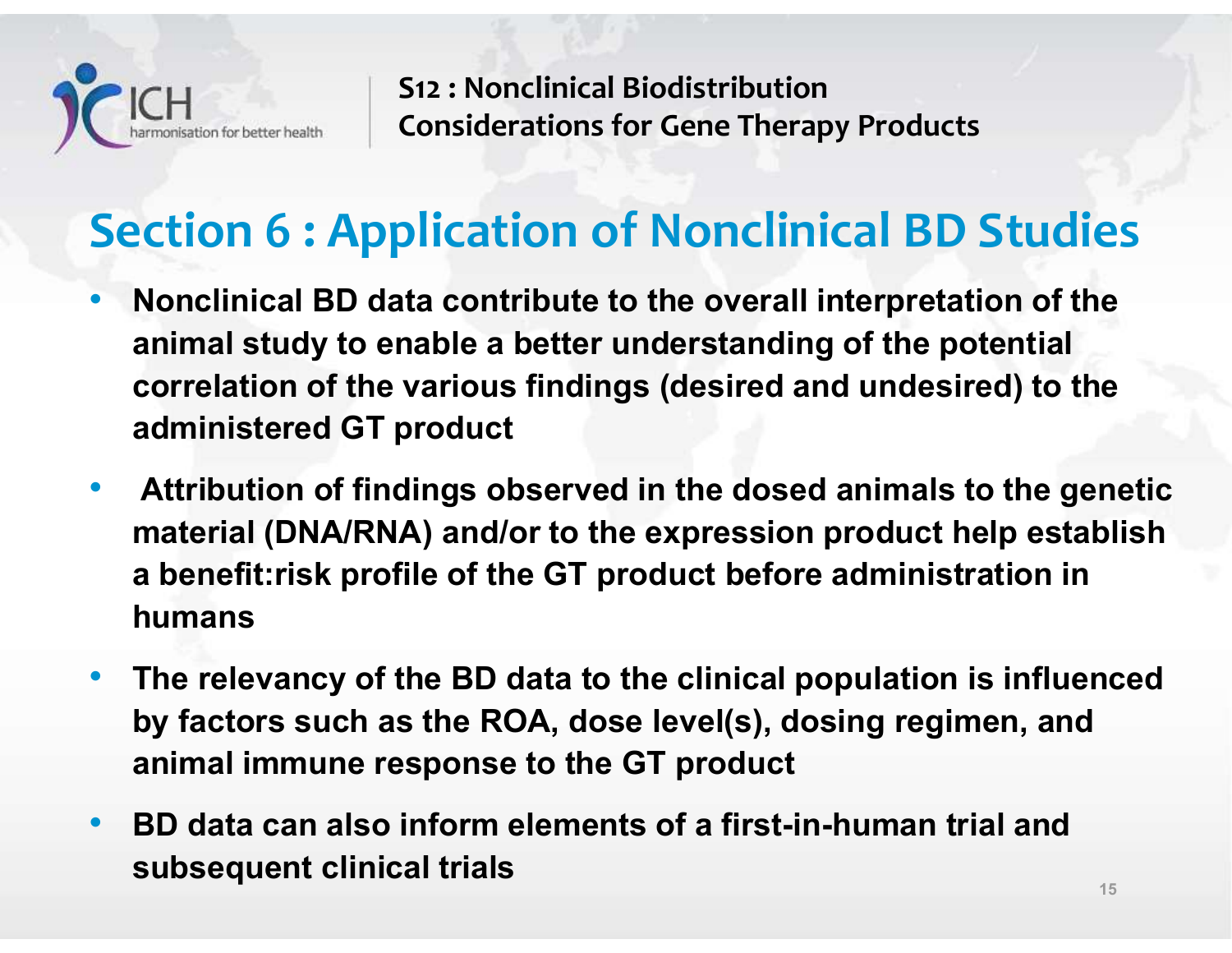

# **Conclusions**

- S12 is the first ICH guideline that specifically addresses an important nonclinical development component of GT products
- The S12 guideline provides consideration points for optimal design of the BD component of nonclinical studies
- The S12 guideline facilitates nonclinical and clinical S12 is the first ICH guideline that specifically<br>addresses an important nonclinical development<br>component of GT products<br>The S12 guideline provides consideration points for<br>optimal design of the BD component of nonclinical observing the 3Rs principles

International Council for Harmonisation of Technical Requirements for Pharmaceuticals for Human Use